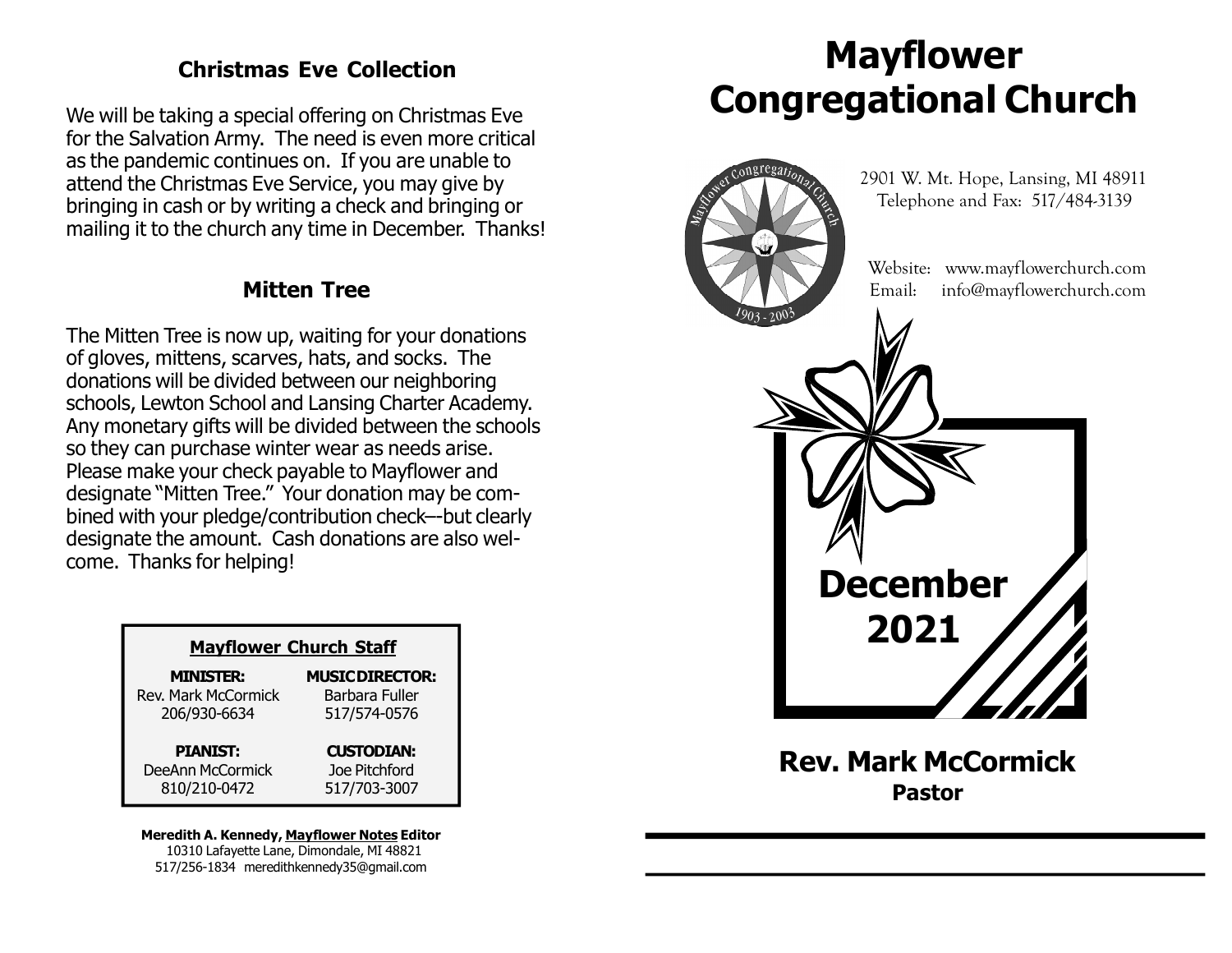## It's happening in December...

- 12/5 Communion
- 12/5 Last day to order Poinsettias
- 12/5 Trustees after church
- 12/12 Prudential Council after church
- 12/15 Deadline for January Mayflower Notes
- 12/24 Christmas Eve Service 7:00 p.m.

### Weekly Events:

Women's Bible Study: Wednesdays at 10:30 a.m. (last session of 2021 will be December 15) Exercise Class: Weekdays at 5:00 p.m. on Zoom





## **BIRTHDAYS**

12/6 - Pastor Mark McCormick 12/8 - Carleen Brammell 12/15 - Steve Woodward

## OUTREACH FOCUSES (see info on back)

Mitten Tree

Salvation Army (Christmas Eve offering)

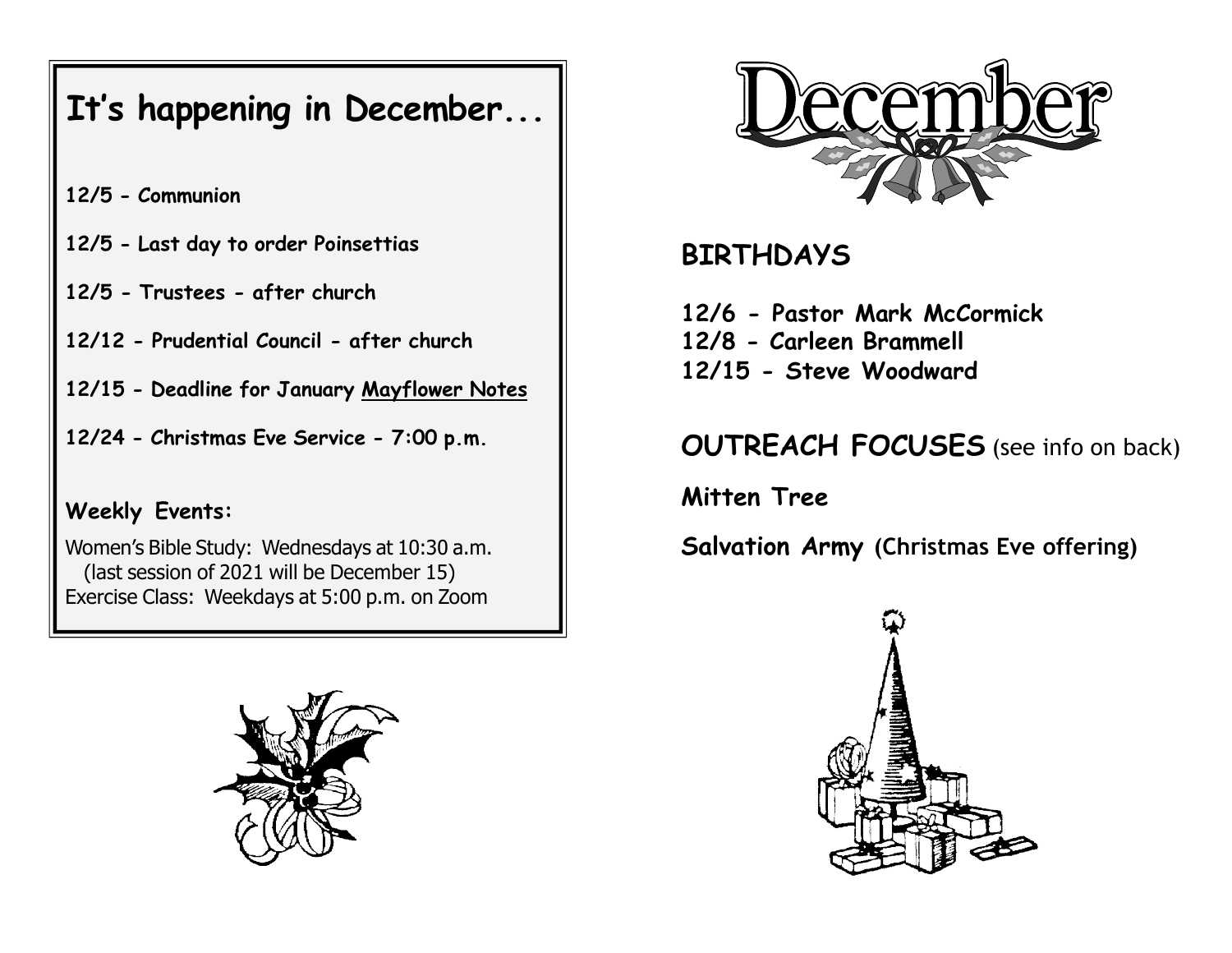### Mayflower Financial News

Our new, beautiful, \$13,000, handicapper-friendly, energy-efficient lobby entrance doors were installed on November 5. We've received some donations toward this significant expense; if you would like to help, it would be greatly appreciated!

Thanks yet again for your generous support of our September/ October outreach projects: \$900 was donated for Sally Potter's school supplies project at Waverly H.S.; \$925 was donated for Hurricane Ida Relief for the Salvation Army; and \$550 was donated to support our walkers for the CROP Walk! Please continue to support our current outreach projects: the Harvest Festival and the Mitten Tree.

The following is a summary of our finances as of October 31:

| Income:<br>Expenses:    | \$11,395.81<br>13,624.51<br>$$ -2,228.70$ |
|-------------------------|-------------------------------------------|
| YTD for Ten Months:     |                                           |
| Income:                 | \$98,289.07                               |
| Expenses:               | 108,095.69                                |
|                         | $$ -9,806.62$                             |
| <b>Fund Balances:</b>   |                                           |
| Checking:               | \$7,983.71                                |
| Savings:                | 95,452.41                                 |
| Certificate of Deposit: | 22,626.39                                 |
|                         | \$126,062.51                              |

Detailed financial reports are in the brochure rack in the lobby or can be emailed to you. Contact us if you have questions or want a copy.



—Linda Wheeler, Treasurer, and Lorraine Finison, Financial Secretary

### Pastor Mark's Musings

Hello again, Mayflower family and friends! With the onset of shorter days, cold temperatures, and the beginning of the bleakest weather season of all, we could all be S.A.D. (Seasonal Affective Disorder). But we in the Christian church begin the season of Advent which is a counternarrative to things that naturally depress us.

I have experienced two very important births that have occurred in December. One was the birth of my first child, Bryce, on December 4, 1981. It didn't even seem like winter to me, even though his birth happened in the winter. I remember the first time I ventured out without his mother with that precious little infant over my shoulder. I went to the mall and I was such a proud dad, especially when there were older women behind me admiring the little guy. I don't even remember that there was a winter that year.

The other occurred on December 19, 1962, when my sister Heidi was born in the middle of the night at a little doctor's office. There was no hospital in town and the doctor was a member of our church. My mother walked off the makeshift delivery table just after the birth and came home with my father in their little economy car. Two hours later, I was alone with my baby sister with her crib in my room. I expected her to be my coveted baby brother. While it didn't work out that way, there was no winter that year as that bundle of joy entered our household.

Never before in the history of the world had a birth been so anticipated. Never before has a birth brought more hope to the human race. Let us prepare our hearts, then celebrate with our lives of love and compassion with a world which needs the message of promise and hope that happens at the birth of a child. In this case, that child is Jesus. Thanks be to God!

Pastor Mark